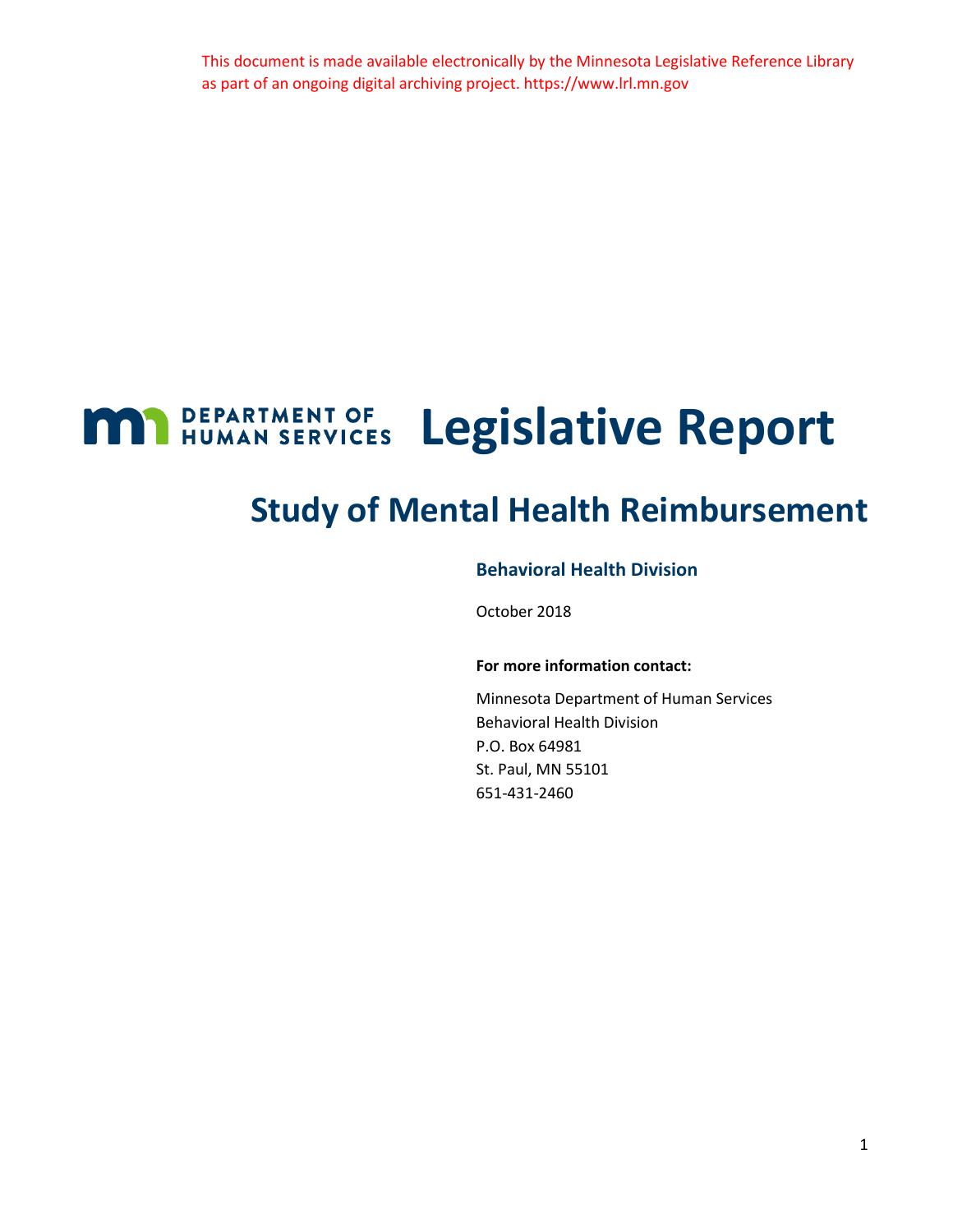

For accessible formats of this information or assistance with additional equal access to human services, write to X@X.X, call XXX-XXX-XXXX, or use your preferred relay service. ADA1 (2-18)

Minnesota Statutes, Chapter 3.197, requires the disclosure of the cost to prepare this report. The estimated cost of preparing this report is \$2,000.

*Printed with a minimum of 10 percent post-consumer material. Please recycle.*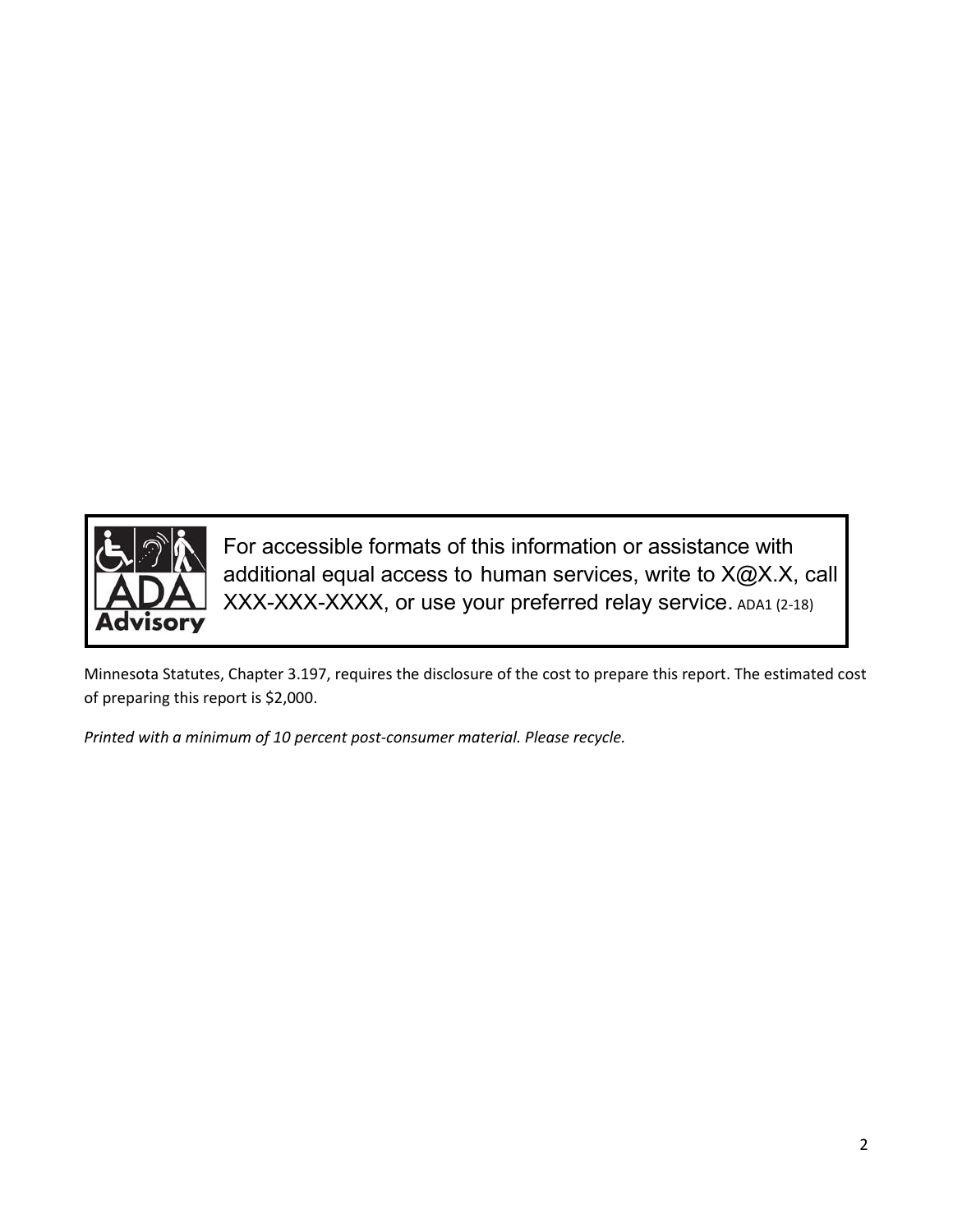## **Contents**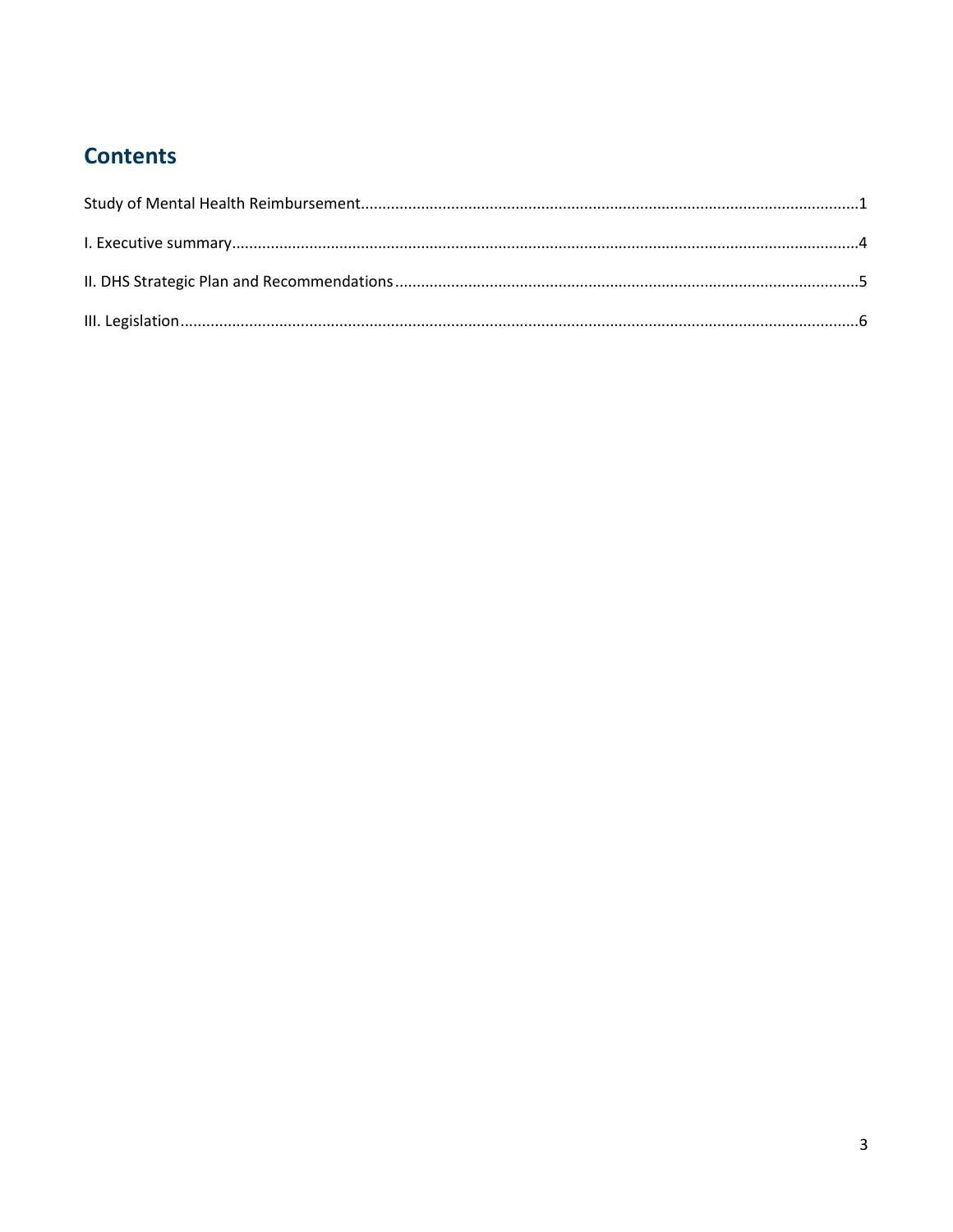## <span id="page-3-0"></span>**I. Executive summary**

### **Background and Purpose**

The 2015 Minnesota legislature directed the Department of Human Services (DHS) to conduct a comprehensive analysis of the current rate-setting methodology for all community-based mental health services for children and adults. The purpose of this report is to review current payment methodologies for mental health services under Minnesota Health Care Programs (Medical Assistance and MinnesotaCare) and to recommend strategies to provide adequate service payments to providers in support of better health outcomes, accountability, efficiency, and best practices.

DHS contracted with Mercer, a health care consulting firm, to conduct the study and write the final report. The findings and recommendations contained in this report are informed by participating providers who submitted cost reports and engaged in interviews as well as the experience of other states.

The report found that Minnesota, like many states, has a complex set of payment rules for community mental health services that evolved over time, resulting in different reimbursement for similar services across provider types. This presents administrative burdens for both the State and its mental health providers.

Key findings and recommendations of this report include:

**Finding***:* Minnesota's current medical model coding and reimbursement structure may be sufficiently reimbursing the costs of individual practitioners in solo practice, but it does not appear to be taking into consideration the totality of the cost in the more complex comprehensive rehabilitation providers. Specifically:

- Reported costs exceed reimbursement rates for the respondents
- Complexity obscures ability to make a full and accurate assessment
- Wage data underscores recruitment challenges

*Recommendation*: Establish reimbursement methodologies to reflect the cost of providing required elements of community-based mental health services. Mercer provided three reimbursement methodologies based on analysis of Minnesota's existing service delivery environment and its sustainability goals.

*Recommendation*: The Behavioral Health Division should work with the State's Medicaid division to examine the Medicaid reimbursement structure, to improve the transparency of reimbursement methodologies, and to address reimbursement deficiencies in a comprehensive manner. To better serve Medicaid recipients, the divisions of DHS should work in partnership to systematically analyze the overall Medicaid reimbursement structure.

**Finding***:* Minnesota has financial tools that are being underutilized to create incentives for community mental health goals. DHS will need to ensure that the overall financial incentive structure of financing innovations sets base reimbursement rates and financial incentives that sustain community-behavioral health.

Report Title 4 *Recommendation:* Build on the State's healthcare financing innovations to capitalize on recent federal commitments to efficiency and value-driven reimbursement. Specifically: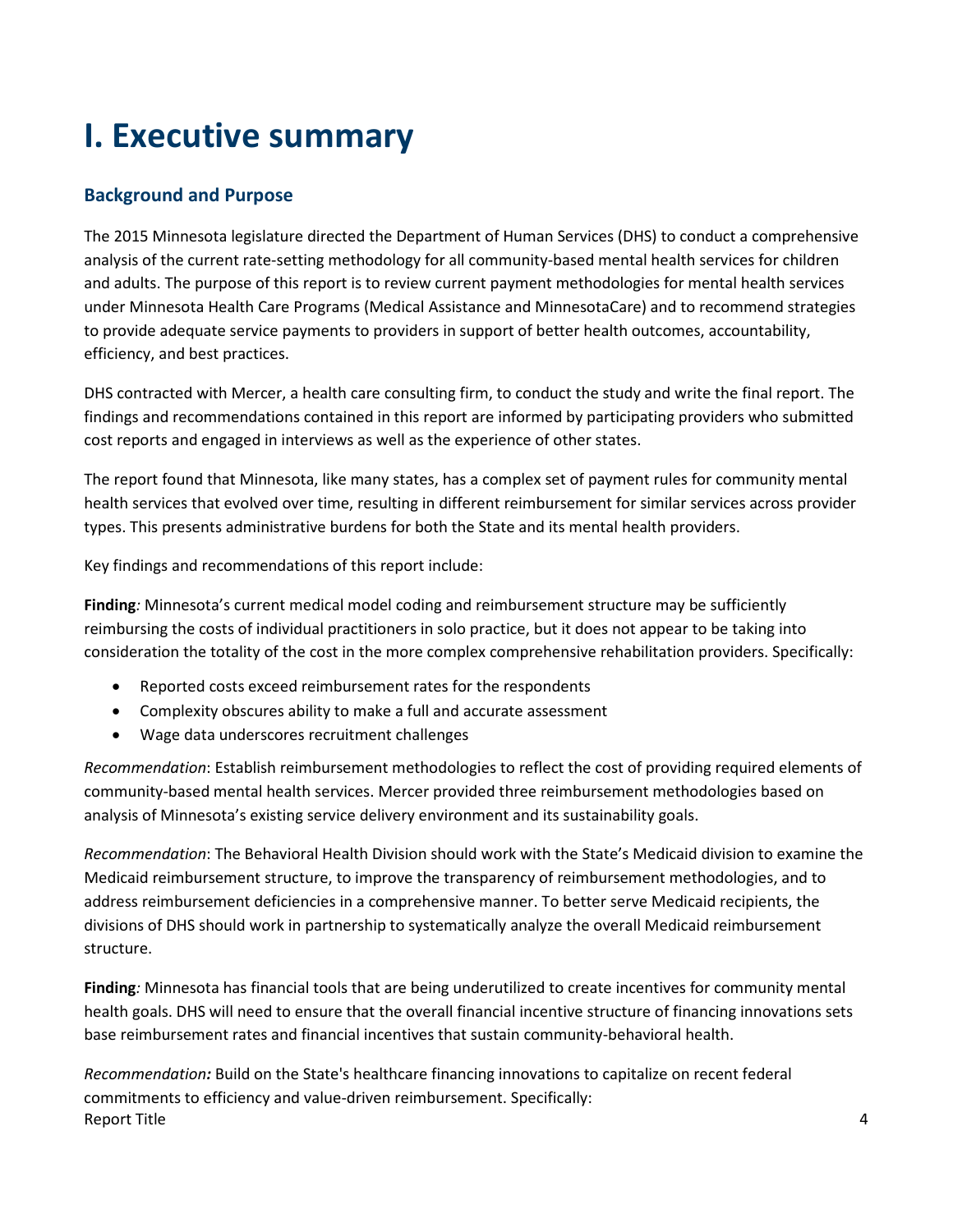- Require managed care organizations to adopt a minimum fee schedule for mental health providers
- Develop value-based purchasing arrangements in Integrated Health Partnerships
- Link reimbursement to individual treatment outcomes

**Finding**: The State's ability to encourage research-based community mental health services has been undermined in part because it is not reimbursing providers for all of the required components of cost-effective practices and evidenced-based practices (EBPs).

*Recommendation:* Reimburse EBPs using specific reimbursement that pays for performance. Using EBP-specific rates and billing codes incents providers to deliver state-endorsed EBPs.

### <span id="page-4-0"></span>**DHS Strategic Plan and Recommendations**

Historically, mental health services have been financed by state and federal grants as well as counties and existed outside the traditional health care services and rate structure. As mental health services have moved into the Medical Assistance (MA) program benefit set, our laws have not been updated to reflect the broader rate structures that are in place within the broader health care continuum.

The Department of Human Services, on an agency-wide level is planning on conducting a comprehensive review that will support efforts to simplify the payment structures so that they are more transparent, understandable, fair, and more simple to support over time. This mental health rates study and a forthcoming study of substance use disorder treatment rates will be leveraged as part of this broader study. This larger review will help ensure rate methods are not developed in silos.

When community-based mental health services rates are reformed they must done so in a way that allows for the integration of mental health and substance use disorder services, as well as, the integration of behavioral health services with the broader health care continuum. This will allow consistency and transparency for all providers in Minnesota and allow equitable access for the people we serve.